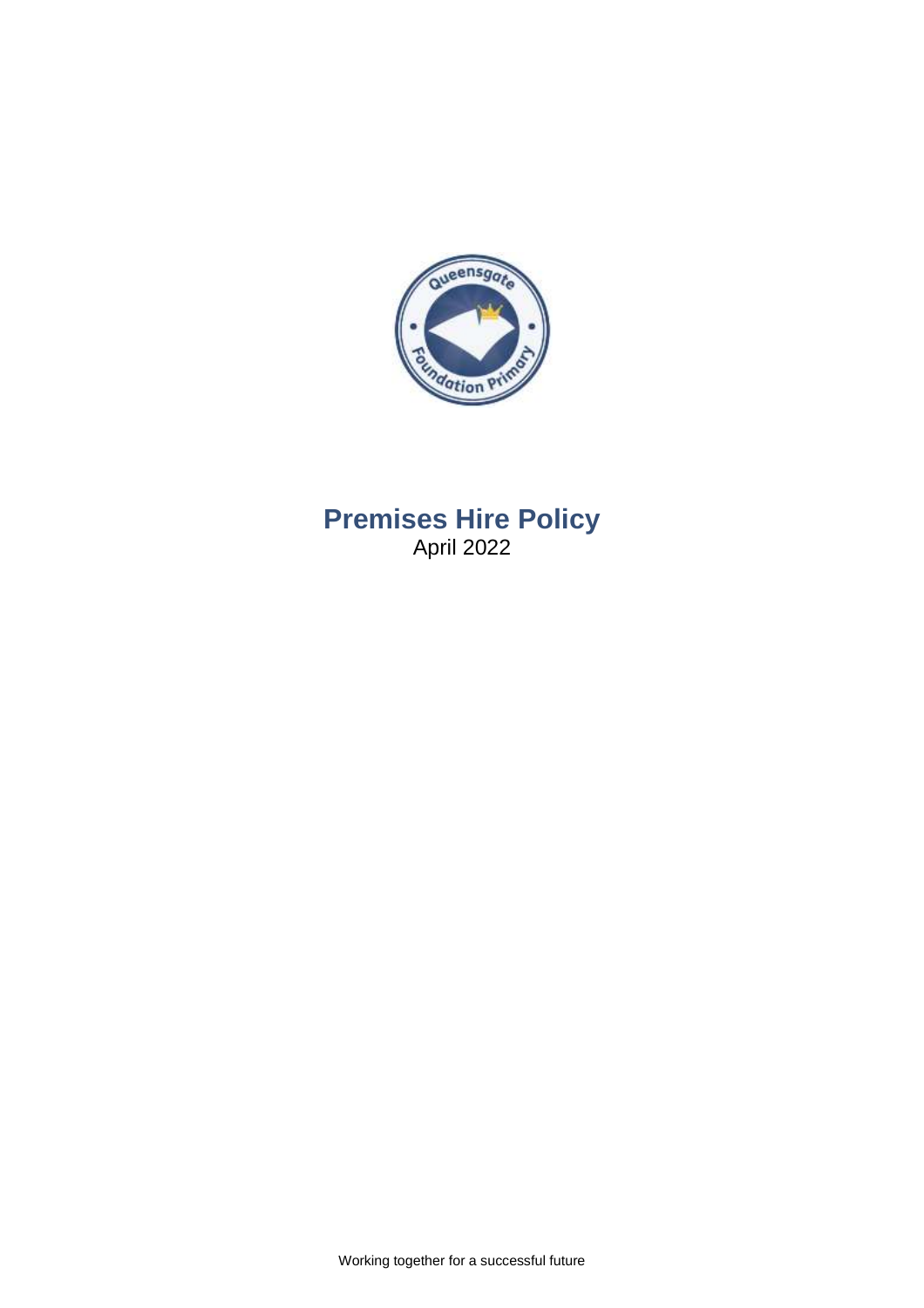## **PREMISES HIRE QUEENSGATE FOUNDATION PRIMARY SCHOOL**

## **Policy Review**

This policy is reviewed in full by the Governing Board on an annual basis.

The policy was last reviewed and agreed by the Governing Board on 26<sup>th</sup> April 2022

It will be reviewed again in April 2023.

## **Approved**

Sillito

Signature: …………………………….. Head Teacher Date: 26th April 2022

Hacksan

Signature: …………………………….. Co Chair of the Governing Board Date: 26th April 2022

#### **Policy control**

| <b>Date</b> | Amendments / additions                                | Reason                                  |
|-------------|-------------------------------------------------------|-----------------------------------------|
| Appendix B  | Additional wording – return of key                    | 19.06.2019                              |
| 16.06.2020  | Addition of Training Room facilities                  | New facility                            |
| 16.06.2020  | Addition of security swipe card throughout policy     | New facility                            |
| 16.06.2020  | Amendment to charging schedule                        | New facility                            |
| 13.05.2021  | Amendment to point 17. Update shall be to FGB and not | <b>Change of GB committee structure</b> |
|             | Resources committee.                                  |                                         |
| 25.03.2023  | <b>Change to contact details</b>                      | New staff member                        |
|             |                                                       |                                         |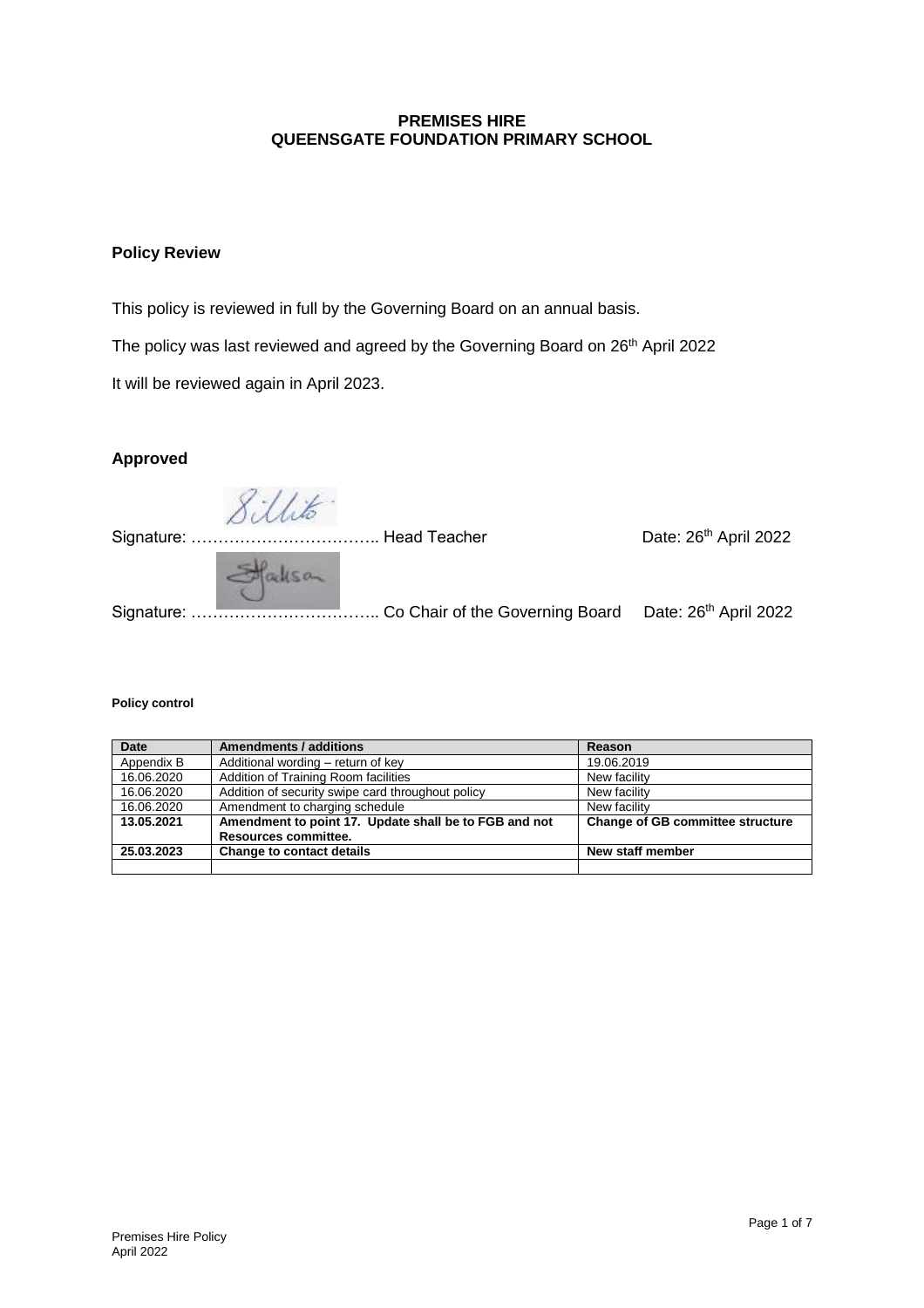The hiring of the school premises/sports field to groups and organisations within the local community is welcome, subject to the following conditions:

- 1. Use of premises for school functions will take priority over hirings.
- 2. The governing body will set charges for hirings guided by the following principles:
	- 2.1 Use by the PTFA of Queensgate will be free of charge.
	- 2.2 All groups will be charged as schedule 1 (see below) or such other sum as the governing body may determine from time to time.
	- 2.3 All bookings shall carry a £50.00 refundable deposit, which must be paid prior to a booking being confirmed and will be returned to the hirer no later than 14 days after the booked event has taken place subject to no damage having been caused to the school premises or sports field (including the furnishings equipment fixtures and fittings) during the period of the hiring and the premises having been left tidy and as found at the commencement of the hiring. All block bookings shall carry a £50.00 refundable deposit which shall be returned to the hirer no later than 14 days after the final booked event has taken place subject to no damage having been caused to the school premises or sports field (including the furnishings equipment fixtures and fittings) during the period of the hiring and the premises having been left tidy and as found at the commencement of the hiring.
	- 2.4 Where a key/security swipe card is required in order to access the hired area the hirer agrees to collect the key/security swipe card from the school administration office at a pre-agreed time. The hirer agrees to return the key/security swipe card after hire at a pre-agreed time as stipulated by the school.
	- 2.5 Where a key/security swipe card is lost by a hirer the replacement of the key/security swipe card will be charged to them at full cost.
	- 2.6. Every endeavour is made by the school to accommodate the reasonable requirements of the hirer but the primary function of the school is to provide education for its pupils which will take priority. Where the stage and/or lighting is required for school use it will not be removed for the hirer and it will remain in situ for the duration of the school event. The hirer shall not move any equipment lights or other items (whether on the stage or elsewhere) without the prior written approval of the school.
	- 2.7 Hire charges cover the normal use of lights, heating and toilets for internal hiring only. If hirers wish to use specific equipment separate arrangements and charges will need to be agreed. Additional use of electricity etc. must be previously arranged and agreed in writing. Hirers must not use lights inappropriately (and without prejudice to the generality of the foregoing especially those in the hall during the summer period).
	- 2.8 The full charge for any hiring including the deposit referred to in clause 2(c) shall be paid before a booking is confirmed. In the event of a hirer wishing to cancel a booking more than 14 days before the event is due to take place the hiring charge and deposit will be refunded less a £20 administration fee. In the event of a cancellation less than 14 days before the event the deposit will be refunded less a £20 administration fee but not the hiring charge.
- 3 The building is fully alarmed and protected by security. If the building or sports field is left unsecured by the hirer the school will charge the hirer all the costs incurred, including the cost of staff time, subject to a minimum fee of £100.00, to re-secure the building/sports field following the hire.
- 4 In the event of any damage the Hirer must notify the School at the earliest opportunity. The School shall be indemnified in full by the hirer for any damage occurring during the period of the hiring even if not caused directly by the hirer.
- 5 All Hirers and those permitted to use the school premises/sports field in consequence of the hiring must fully comply with all relevant Health and Safety legislation and regulations, and the school's health and safety policies. Hirers shall not permit smoking, the use of drugs or the consumption of alcohol anywhere on the school premises or sports field (save that alcohol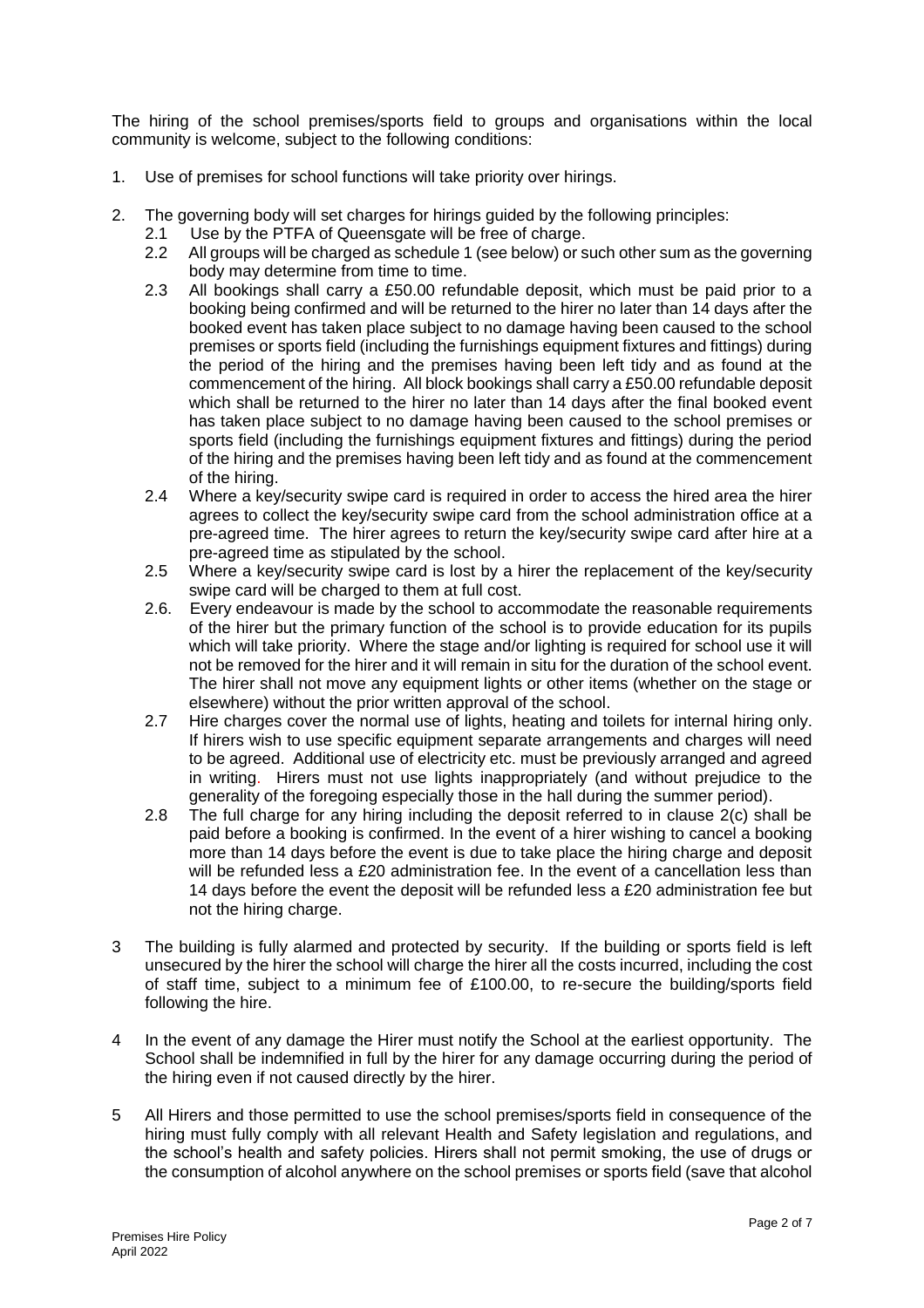may be sold and consumed if a licence has been obtained as mentioned in clause 10 below. Hirers shall not permit any dogs (apart from guide dogs) to be brought on to any part of the school premises or playing field.

- 6 All hirers must leave the school premises/sports field at the conclusion of the hiring in the same condition as at the commencement of the hiring. In particular all litter must be removed or placed in the bins provided.
- 7 Hirers must ensure they have an appropriately trained and qualified First Aider and Fire Marshal on site throughout the hire period (see Appendix 2)
- 8 Hirers may not sub contract the right to use the school premises/sports field to another individual, club or organisation.
- 9 The school premises or sports field will not be hired to individuals or organisations if there is reason to believe that the name of the school may thereby be brought into disrepute. The decision of the head teacher or governing body in this regard shall be final and neither she nor they shall be obliged to give a reason for the decision.
- 10 The school premises/sports field may be hired for functions where a Public Entertainment Licence or Licensed Premises Licence is required provided this is agreed in advance by the head teacher and the hirer obtains the necessary licence. The hirer must fully comply with the terms and conditions of any such licence and the legislation affecting it.
- 11 In the event of an emergency, fire, the hirer will have an appropriate evacuation procedure in place with a dedicated assembly point and that such procedures are known to all persons assisting in running the event for which the school premises/sports field have been hired. Should such a circumstance arise the Hirer will first contact 999 Emergency Services followed by the Site Manager (see Appendix 1).
- 12 The Governing body authorises the Headteacher to permit hirings but if she believes a hiring should not be permitted she will report the reasons to the Governing Body.
- 13 Income derived from hirings will be retained by the school and costs to the school of hirings will be met from this income.
- 14 All hirers shall be licensees and not entitled to exclusive possession of any part of the school premises/sports field. No relationship of landlord and tenant shall be created between the school and any hirer.
- 15 All hirers must satisfy the school that they have public liability insurance with a sum insured of at least £2 million which will cover claims arising out of the hiring. Hirers must agree to indemnify the school (including employees of the school and the members of the governing body) against all claims arising out of the use of the school premises/sports field by the hirer and those permitted on to the school premises/sports field during the hiring.
- 16 The school shall not be liable for any claims for damages for death, personal injury or damage to property arising out of the hiring of the school premises/sports field by any person or corporate body save to the extent that such liability cannot by law be excluded.
- 17 The Headteacher will up-date the Governing Board with details of hirings on a regular basis.
- 18 A copy of this Premises Hiring Policy will be provided to all hirers, which must be signed and returned with all required information provided in full prior to any hirings taking place (see Appendix 1)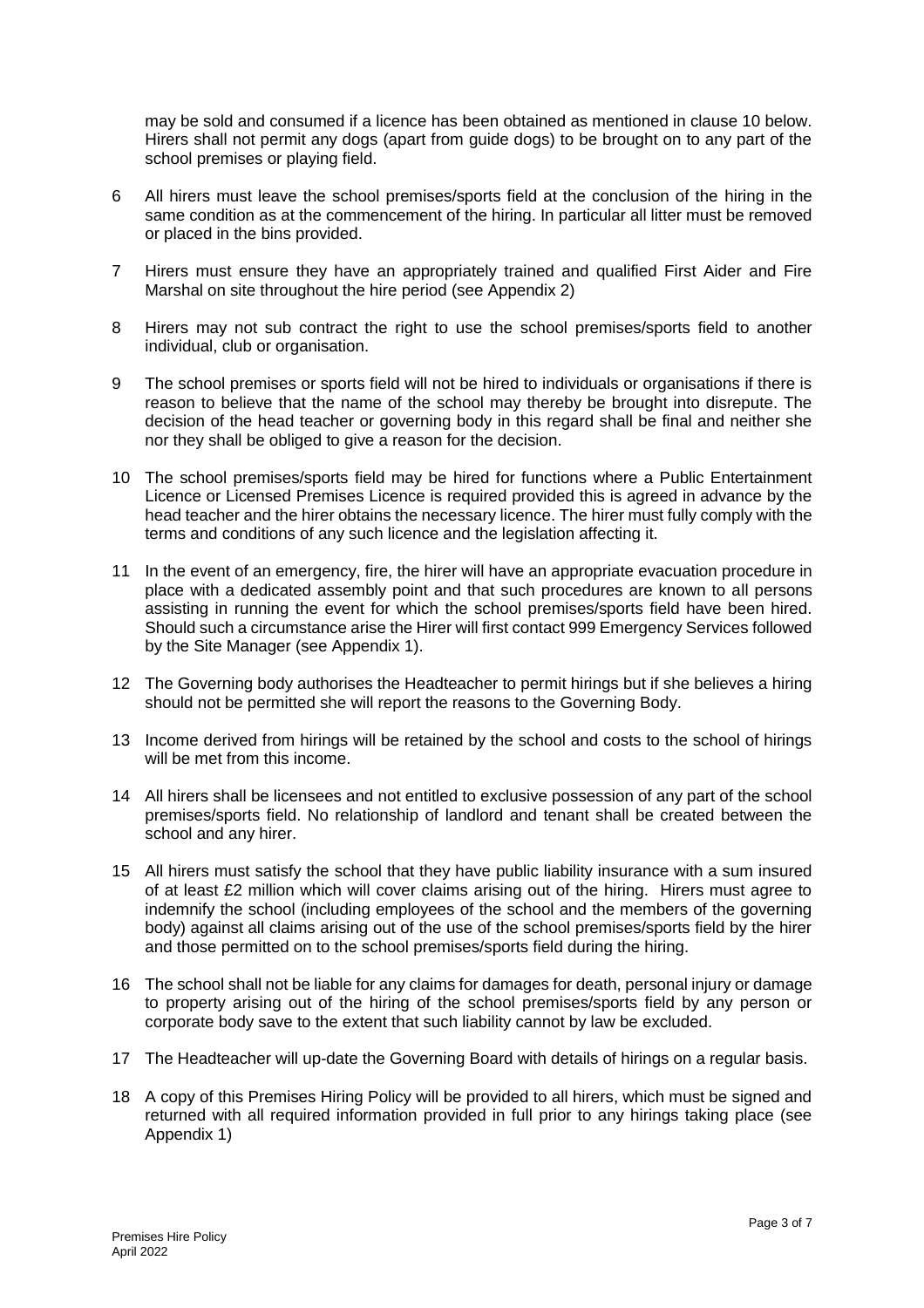# **Schedule 1**

Hirings to all groups

| <b>Facility</b>      | Cost per Hour/or part hour of |  |  |
|----------------------|-------------------------------|--|--|
|                      |                               |  |  |
| Single Pitch         | £15.00                        |  |  |
| <b>Hard Court</b>    | £10.00                        |  |  |
| Hall                 | £15.00                        |  |  |
| <b>Training Room</b> | £75.00 per half day           |  |  |
| Training Room        | £100 per full day             |  |  |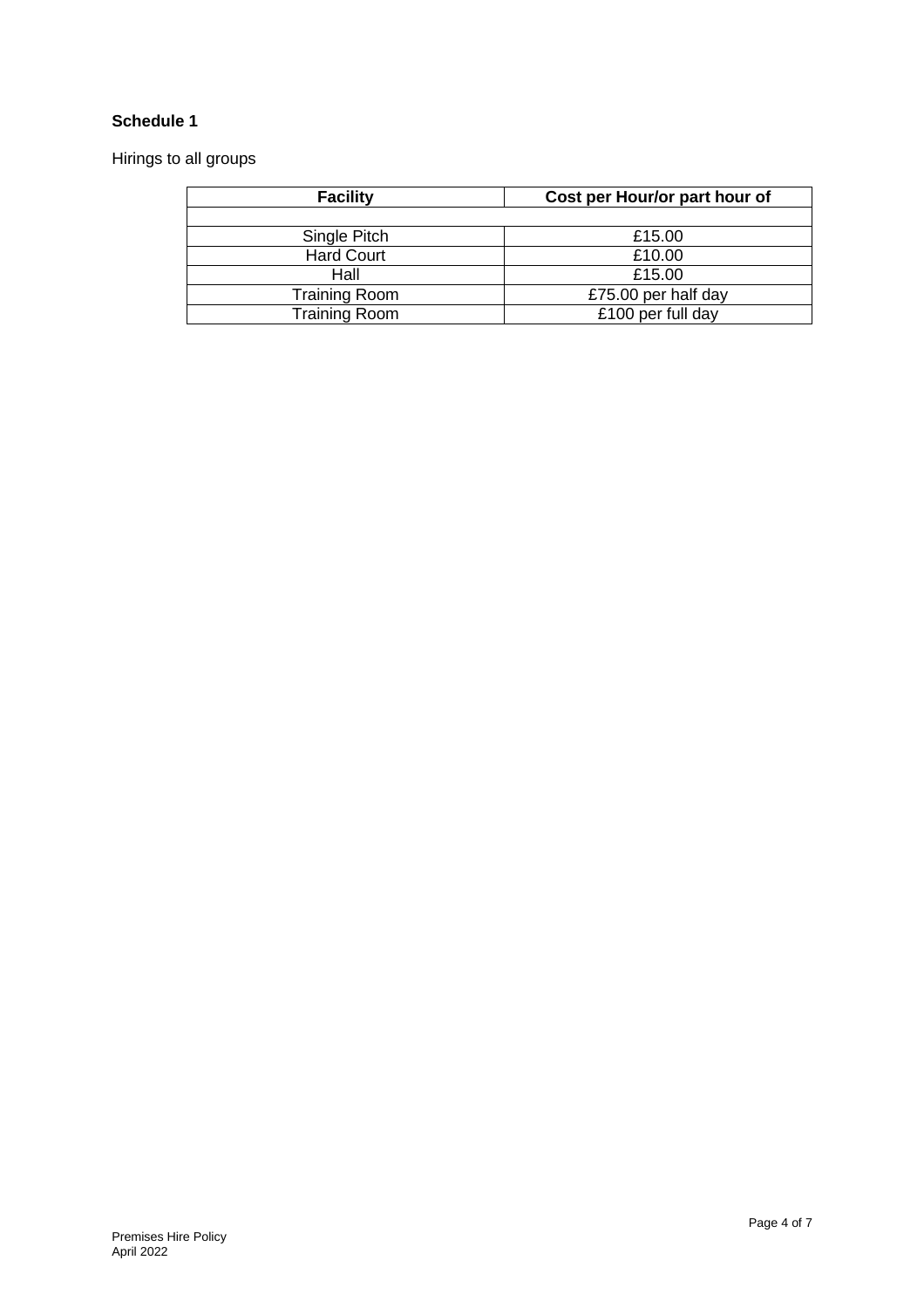### **APPENDIX 1- Booking Form**

| Group Name of Hirer                         |                                   |             |                      |
|---------------------------------------------|-----------------------------------|-------------|----------------------|
| Person in Charge                            |                                   |             |                      |
| <b>Contact Telephone Number</b>             |                                   |             |                      |
| Alternative Contact and Telephone<br>Number |                                   |             |                      |
| Area hired                                  | <b>PITCH</b><br><b>HARD COURT</b> | <b>HALL</b> | <b>TRAINING ROOM</b> |
| Date/Dates of Hire                          |                                   |             |                      |
| Time of Hire                                | From                              |             | To:                  |
| <b>Total Time of Hire</b>                   |                                   |             |                      |
| <b>Total Cost of Hire</b>                   |                                   |             | £50.00 Deposit Paid  |
| Any Additional Terms and<br>Conditions      |                                   |             |                      |

*I confirm that I have read and, on behalf of the hirer, agree to abide by this Premises Hiring Policy. I have provided a copy of the hirer's Public Liability Insurance policy and evidence that it is in force and will cover the event for which the hiring is being made. I and the hirer will ensure that the hirer will have a Fire Marshal and First Aider on site throughout the period of hire. I and the hirer will ensure all personnel associated with the above hire are aware of the terms and conditions within the policy. I acknowledge receipt of key/s/security swipe card for the facilities hired and agree to use the key/s and facilities for the sole purpose for which intended and not to make any additional copies of the key/s. The keys/security swipe card will remain in my possession and will not be passed on to anyone else for additional use. I shall return the key/swipe card at the end of hire. In the event of loss of key or security swipe card, I and the hirer agree to pay the full cost applicable for replacement thereof. The hirer accepts liability for any damage caused as set out in clause 4 above.* Name: Signature: Duly authorised to sign on behalf of the hirer

Date:

| <sup>1</sup> Queensgate Custodian Contact number: | Mr. C. Salter |
|---------------------------------------------------|---------------|
|                                                   | 07919151389   |

\_\_\_\_\_\_\_\_\_\_\_\_\_\_\_\_\_\_\_\_\_\_\_\_\_\_\_\_\_\_\_\_\_\_\_\_\_\_\_\_\_\_\_\_\_\_\_\_\_\_\_\_\_\_\_\_\_\_\_\_\_\_\_\_\_\_\_\_\_\_\_\_\_\_\_

| For Office Use:                   | Gate Key | Hall Key |  |
|-----------------------------------|----------|----------|--|
| <b>Public Liability Insurance</b> |          | Date     |  |